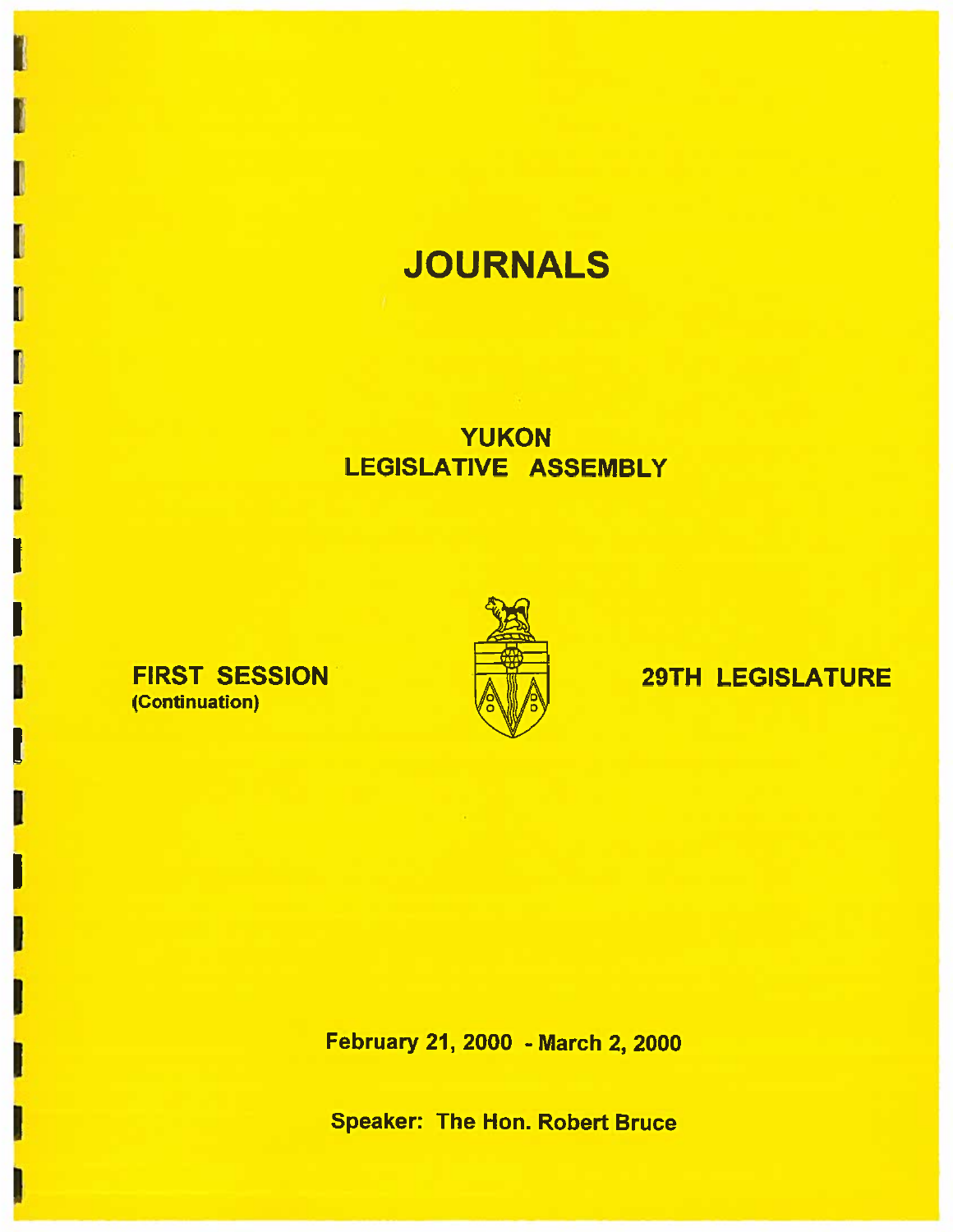### **VOTES AND PROCEEDINGS**

### **of the**

### **YUKON LEGISLATIVE ASSEMBLY**

### **29th Legislative Assembly Constructed Assembly Constructed Assembly** First Session

### Monday, February 21, 2000

The Speaker took the Chair at 1:30 p.m.

#### **INTRODUCTION OF PAGES**

 The Speaker informed the Assembly that Stephanie Beasley, Kara Hendrie, Carrie MacIntosh, Dino Rudniski, Kelly Smarch and Wade Stewart from F.H. Collins Secondary School and Rowan Hall, Taryn Hill, Tara Martin and Darcie Profeit from Porter Creek Secondary School would be serving as Pages during the Spring Sitting. Rowan Hall and Wade Stewart were introduced and welcomed to the House.

#### **TABLING RETURNS AND DOCUMENTS**

Hon. Mr. Bruce, Speaker

- Report of the Chief Electoral Officer of the Yukon on a By-Election in Lake Laberge, October 25, 1999 **(Sessional Paper #269)**
- Report of the Chief Electoral Officer of the Yukon on Contributions to Candidates, October 25, 1999 Lake Laberge By-Election **(Sessional Paper #270)**
- Deductions from the indemnities of Members of the Legislative Assembly made pursuant to subsection 39(6) of the *Legislative Assembly Act*: Report of the Clerk of the Yukon Legislative Assembly (dated February 21, 2000)

 **(Sessional Paper #271)** 

Hon. Mr. Sloan, Minister of Government Services

 - Government Contracting Summary Report by Department (April 1, 1999 to January 31, 2000) **(Sessional Paper #272)** 

#### **INTRODUCTION OF BILLS (First Reading)**

- Bill #99 First Appropriation Act, 2000-01 -Hon. Mr. McDonald
- Bill #94 An Act to Amend the Assessment and Taxation Act -Hon. Mr. Keenan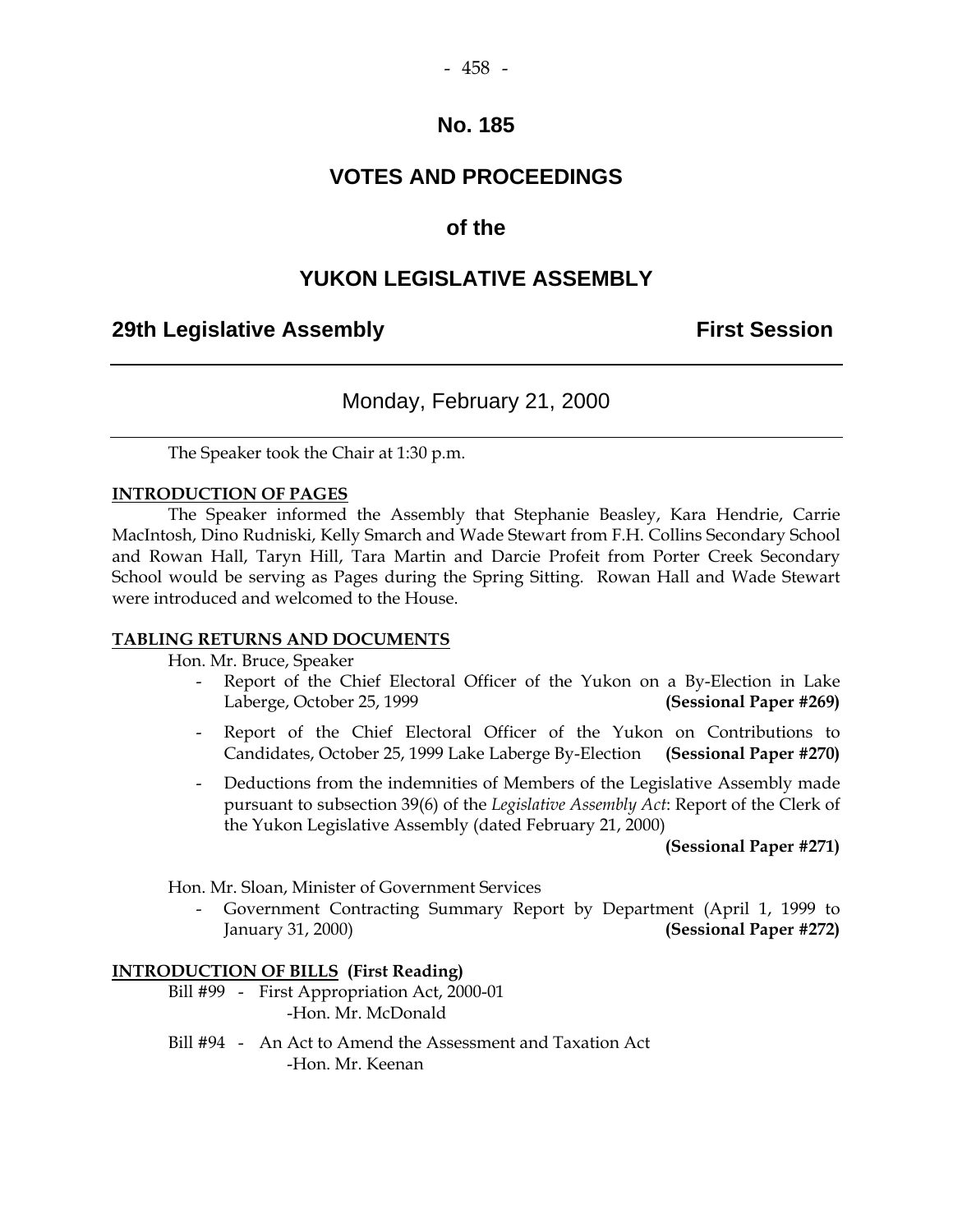#### **MONEY MESSAGE**

Bill #99, *First Appropriation Act, 2000-01*, was accompanied by a money message.

#### **GOVERNMENT BILLS – BUDGET SPEECH**

Pursuant to Standing Order 55(3), the following Bill was called for Second Reading:

 Bill #99 - First Appropriation Act, 2000-01 -Hon. Mr. McDonald

Thereupon, the Hon. Mr. McDonald delivered the 2000-01 Budget Speech.

Moved by Ms. Duncan, Leader of the Official Opposition:

THAT debate be now adjourned.

The question being put on the motion to adjourn debate, it was agreed to.

The Assembly adjourned at 3:13 p.m. until 1:30 p.m., Tuesday, February 22, 2000.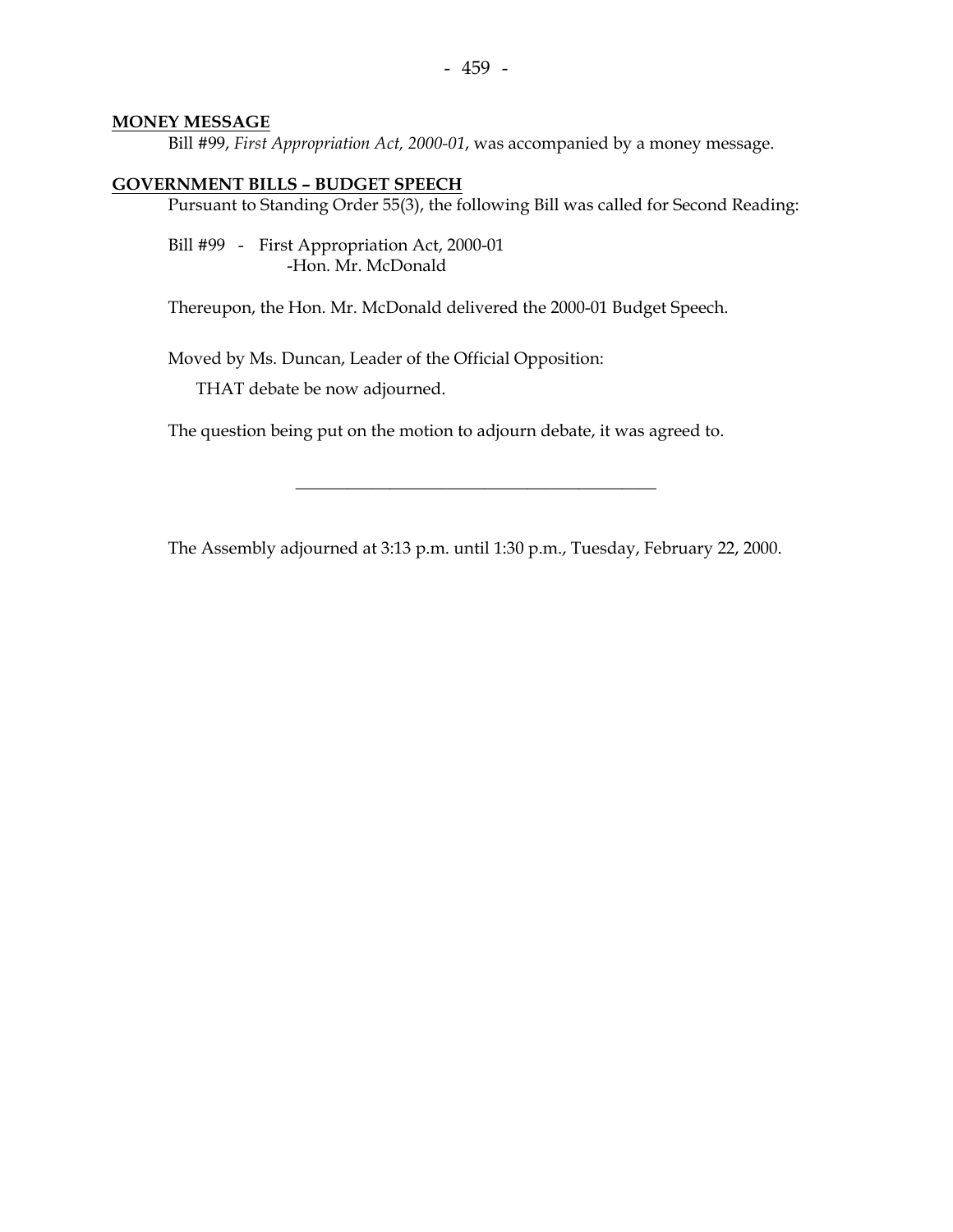#### $-460 -$

### **No. 186**

### **VOTES AND PROCEEDINGS**

### **of the**

### **YUKON LEGISLATIVE ASSEMBLY**

### **29th Legislative Assembly Constructed Assembly** First Session

### Tuesday, February 22, 2000

The Speaker took the Chair at 1:30 p.m.

#### **TABLING RETURNS AND DOCUMENTS**

Hon. Mr. Harding, Minister of Economic Development

- Fuel prices: letter (dated February 22, 2000) to Hon. John Manley, Minister of Industry (Canada) from Hon. Trevor Harding, Minister of Economic Development (Yukon) re price increases **(Sessional Paper #273)**
- Yukon Economic Outlook 2000 (dated February 2000) **(Sessional Paper #274)**

#### **PETITIONS**

Mrs. Edelman, Member for Riverdale South, presented the following petition:

regarding revised liquor policy guidelines to take effect April 1, 2000, affecting all recreation facilities **(Petition #12)** 

#### **MINISTERIAL STATEMENT**

Hon. Mr. Harding, Minister of Economic Development

- Yukon Economic Outlook 2000

#### **GOVERNMENT BILLS**

The following Bill was called for Second Reading:

 Bill #99 - First Appropriation Act, 2000-01 -Hon. Mr. McDonald

 The debate continuing on the motion for Second Reading of Bill #99 and the time approaching 5:30 p.m., it was moved by Mr. Jenkins:

THAT debate be now adjourned.

The question being put on the motion to adjourn debate, it was agreed to.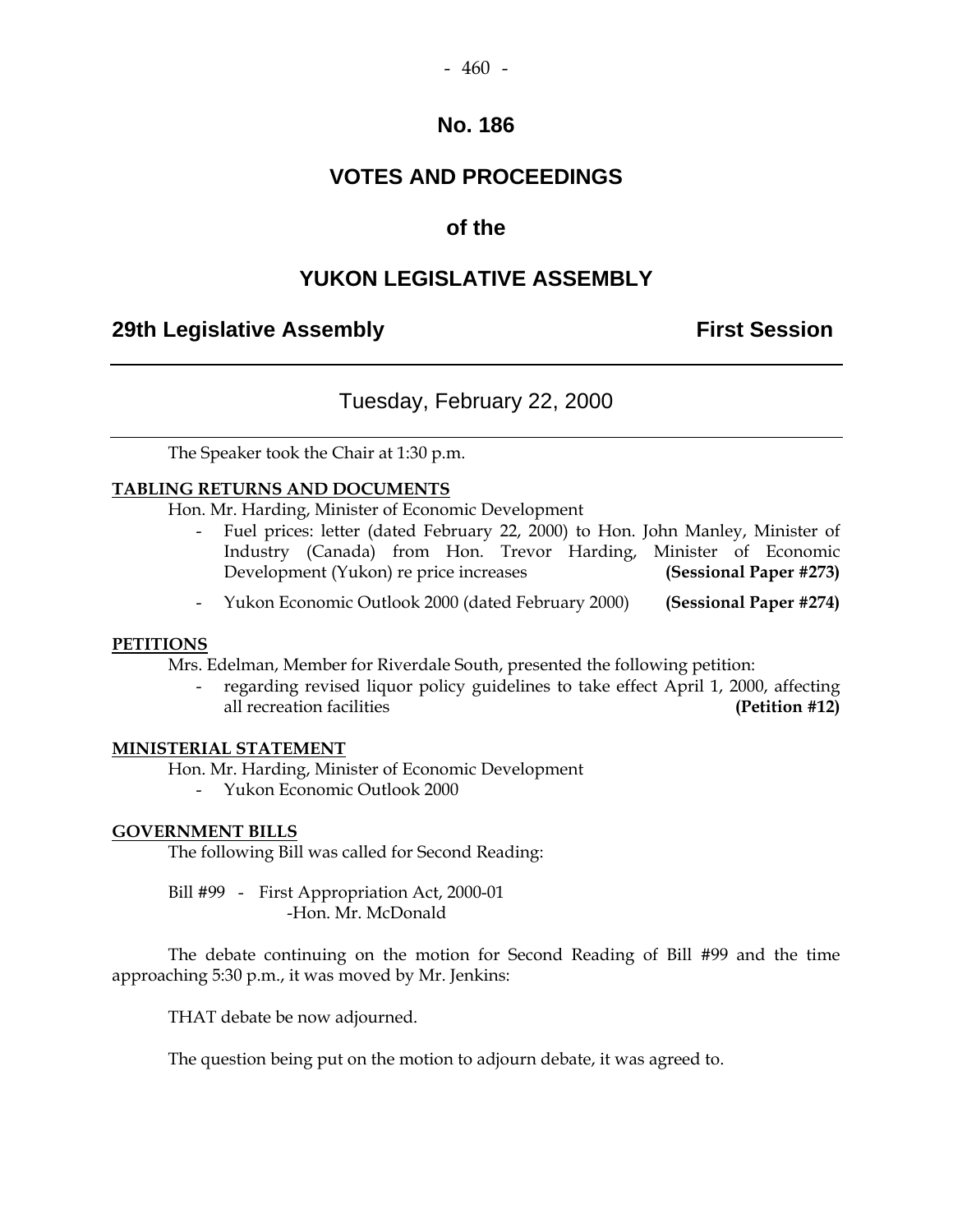\_\_\_\_\_\_\_\_\_\_\_\_\_\_\_\_\_\_\_\_\_\_\_\_\_\_\_\_\_\_\_\_\_\_\_\_\_\_\_\_\_\_

The Assembly adjourned at 5:27 p.m. until 1:30 p.m., Wednesday, February 23, 2000.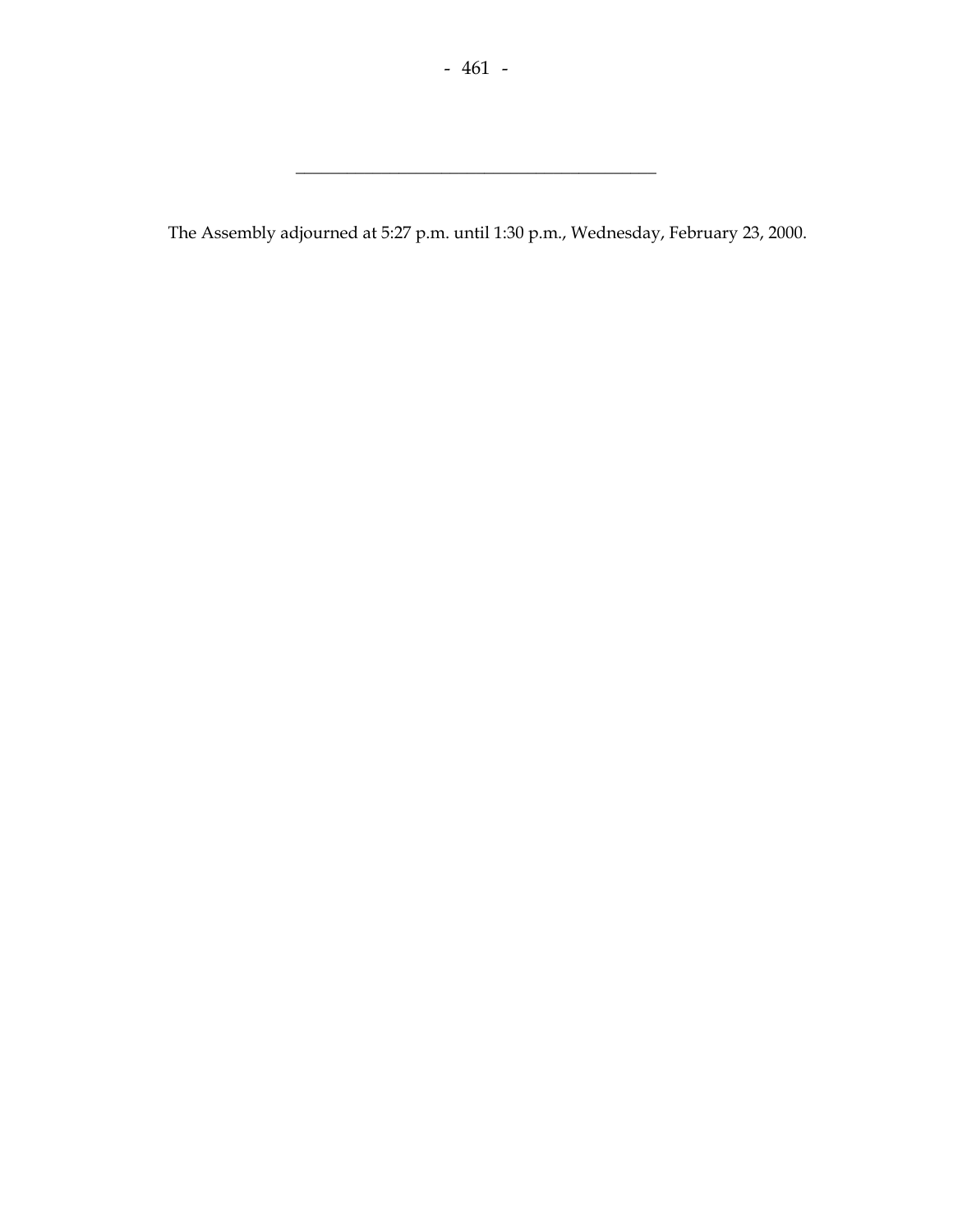### **VOTES AND PROCEEDINGS**

### **of the**

### **YUKON LEGISLATIVE ASSEMBLY**

### **29th Legislative Assembly Constructed Assembly Constructed Assembly** First Session

### Wednesday, February 23, 2000

The Speaker took the Chair at 1:30 p.m.

#### **TRIBUTES**

#### **In remembrance of Effy Croft**

 The Hon. Mr. Harding, Minister of Economic Development, paid tribute, on behalf of all Members, to Effy Croft who passed away on January 24, 2000. Ms. Croft was active in the community of Faro for many years.

#### **Yukon Quest (2000) and sled dog race winner Aliy Zirkle**

 Ms. Buckway, Member for Lake Laberge, the Hon. Mr. Keenan, Minister of Tourism, and Mr. Phillips, Member for Riverdale North, paid tribute to those who mushed in the 2000 Yukon Quest sled dog race and to the winner, Aliy Zirkle, who crossed the finish line earlier this day. Ms. Zirkle, an Alaskan, is the first woman to win the Yukon Quest.

#### **TABLING RETURNS AND DOCUMENTS**

Hon. Ms. Moorcroft, Minister of Justice

 - *Firearms Act*, S.C. 1995, Chapter 39 appeal: intervener's factum, the Minister of Justice, Yukon Government **(Sessional Paper #275)** 

#### **PETITIONS**

The Clerk reported on Petition #12 as follows:

"Mr. Speaker and Honourable Members of the Assembly:

 I have had the honour to review a petition, being Petition #12 of the First Session of the 29th Legislative Assembly, as presented by the Member for Riverdale South on February 22, 2000.

 This petition is not addressed to the Yukon Legislative Assembly nor does it request the Yukon Legislative Assembly to take an action. Rather, it requests action of the Board of Directors of the Yukon Liquor Corporation. Also, the petition presented by the Member for Riverdale South does not contain original signatures. The entire document is a photocopy.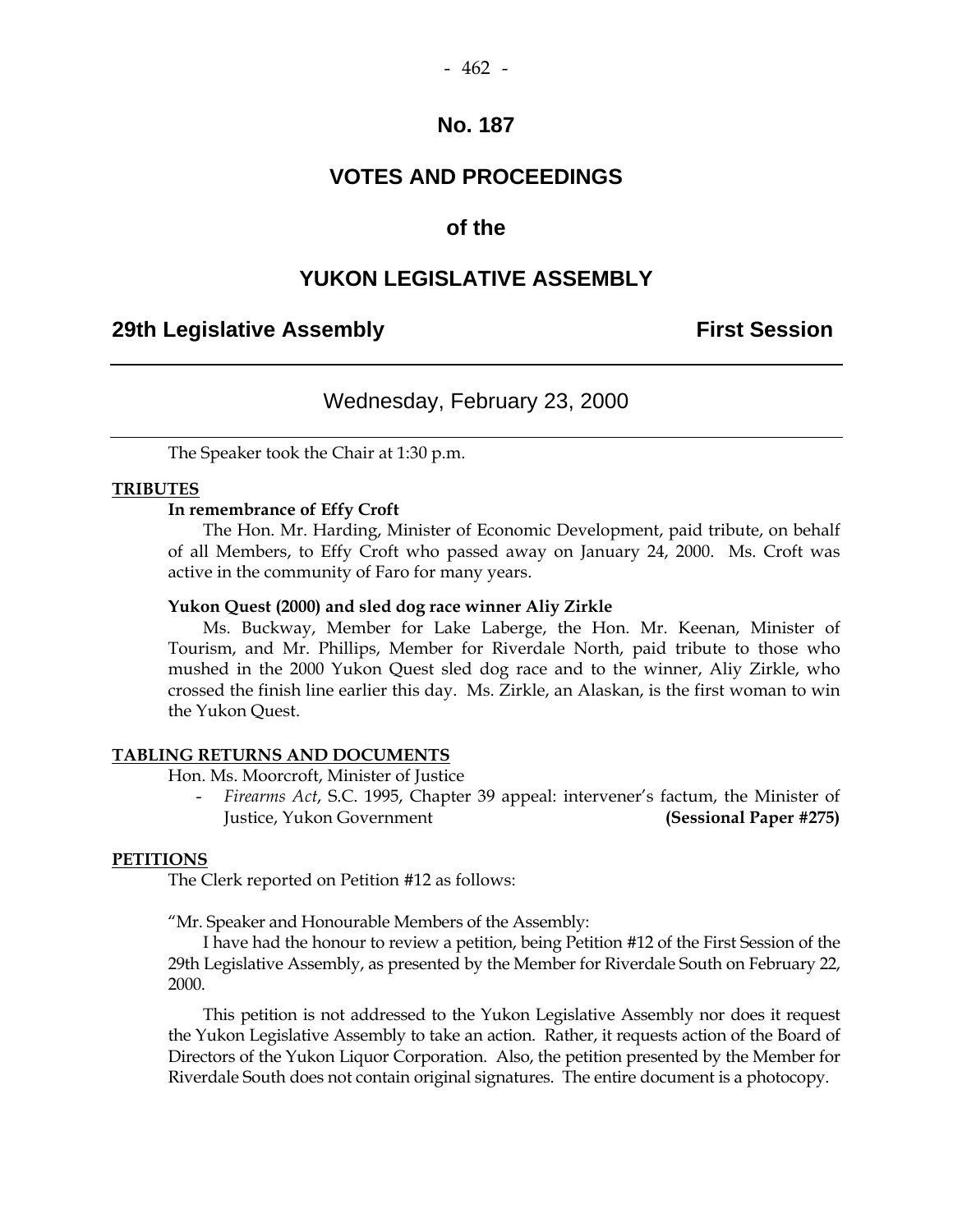This petition, therefore, does not meet the requirements as to form of the Standing Orders of the Yukon Legislative Assembly."

> Patrick L. Michael Clerk of the Yukon Legislative Assembly

The Speaker ruled that, accordingly, Petition #12 could not be received.

#### **OPPOSITION PRIVATE MEMBERS' BUSINESS MOTIONS OTHER THAN GOVERNMENT MOTIONS**

Moved by Ms. Duncan:

 THAT it is the opinion of this House, in view of discussions now taking place in relation to the movement of Alaskan North Slope natural gas to market, that, if the concerns of the Lysyk Inquiry could reasonably be addressed, this House urges the Yukon Government to aggressively promote the movement of that Alaskan gas through southern Yukon using the Foothills Pipeline Ltd. right-of-way. **(Motion #202)** 

A debate arising on the motion, it was moved by Mr. Fentie, Member for Watson Lake, in amendment thereto:

THAT Motion #202 be amended by:

- (a) deleting the words "aggressively promote" and replacing them with "continue its initiatives in promoting"; and
- (b) deleting the word "that" before the words "Alaskan gas".

 A debate arising on the amendment and the time reaching 5:30 p.m. while Mr. McRobb was speaking to it, the Speaker, pursuant to Standing Order 2(2), recessed the House until 7:30 p.m. and debate on the amendment and on Motion #202 was accordingly adjourned.

#### **GOVERNMENT BILLS**

The following Bill was called for Second Reading:

 Bill #99 - First Appropriation Act, 2000-01 -Hon. Mr. McDonald

 The debate continuing on the motion for Second Reading of Bill #99 and the time reaching 9:30 p.m. while the Hon. Mr. Keenan was speaking to it, the Speaker, pursuant to Standing Order 2(6), adjourned the House and debate on the motion for Second Reading of Bill #99 was accordingly adjourned.

\_\_\_\_\_\_\_\_\_\_\_\_\_\_\_\_\_\_\_\_\_\_\_\_\_\_\_\_\_\_\_\_\_\_\_\_\_\_\_\_\_\_

The Assembly adjourned at 9:30 p.m. until 1:30 p.m., Thursday, February 24, 2000.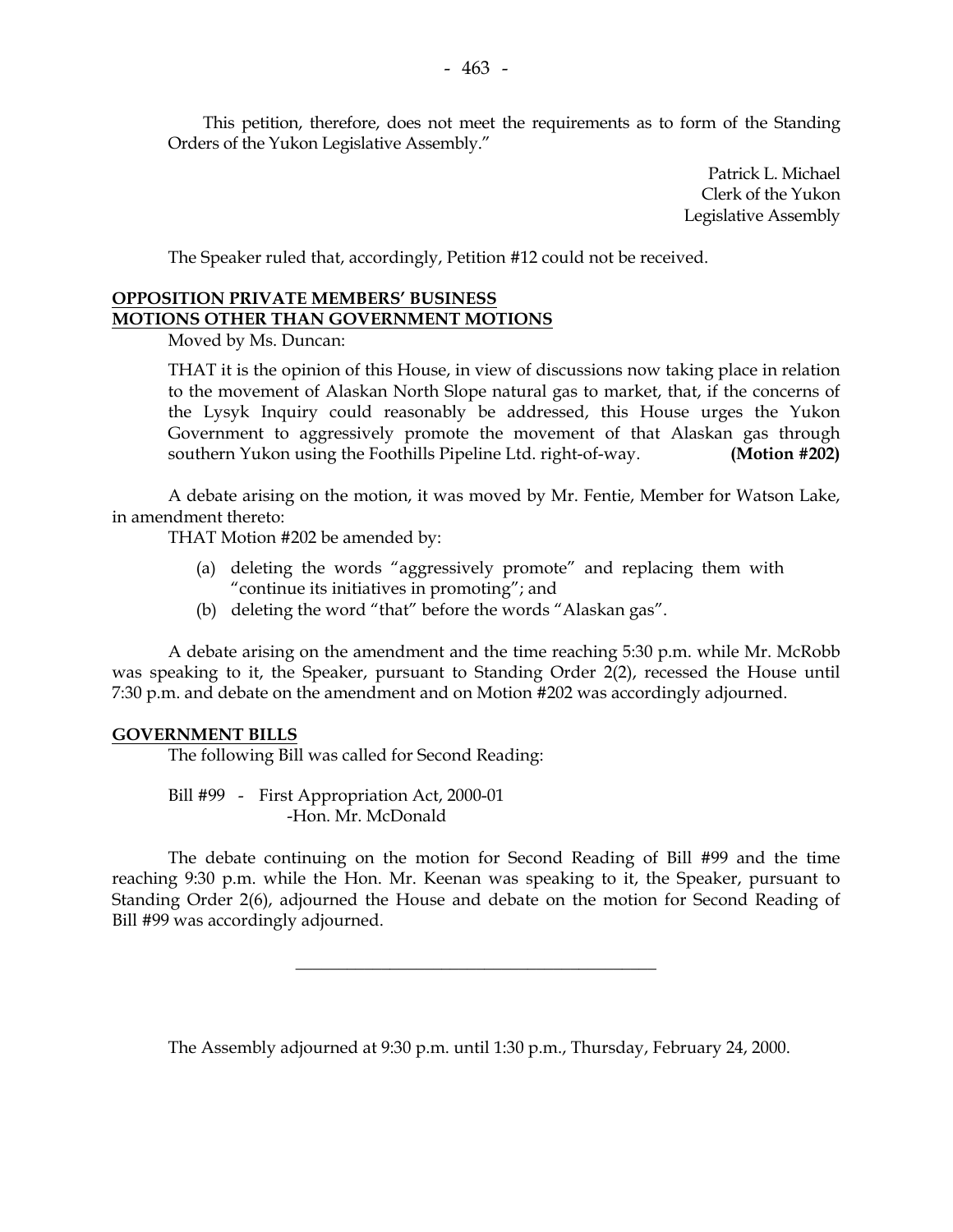### **VOTES AND PROCEEDINGS**

### **of the**

### **YUKON LEGISLATIVE ASSEMBLY**

### **29th Legislative Assembly Constructed Assembly** First Session

### Thursday, February 24, 2000

The Speaker took the Chair at 1:30 p.m.

#### **TRIBUTES**

#### **In remembrance of Robert (Bob) Armstrong**

 Mr. Phillips, Member for Riverdale North, paid tribute, on behalf of all Members, to Robert (Bob) Armstrong, who passed away on December 25, 1999. Mr. Armstrong was well known throughout the Territory as a salesman and as a volunteer in many organizations, particularly the Heart and Stroke Foundation. In recognition of his years of community service, Mr. Armstrong received the Paul Harris Fellowship Award from the Whitehorse Rotary Club.

#### **GOVERNMENT BILLS**

The following Bill was called for Second Reading:

 Bill #99 - First Appropriation Act, 2000-01 -Hon. Mr. McDonald

 The debate continuing on the motion for Second Reading of Bill #99 and the time approaching 5:30 p.m., it was moved by the Hon. Mr. McDonald:

THAT debate be now adjourned.

The question being put on the motion to adjourn debate, it was agreed to.

The Assembly adjourned at 5:30 p.m. until 1:30 p.m., Monday, February 28, 2000.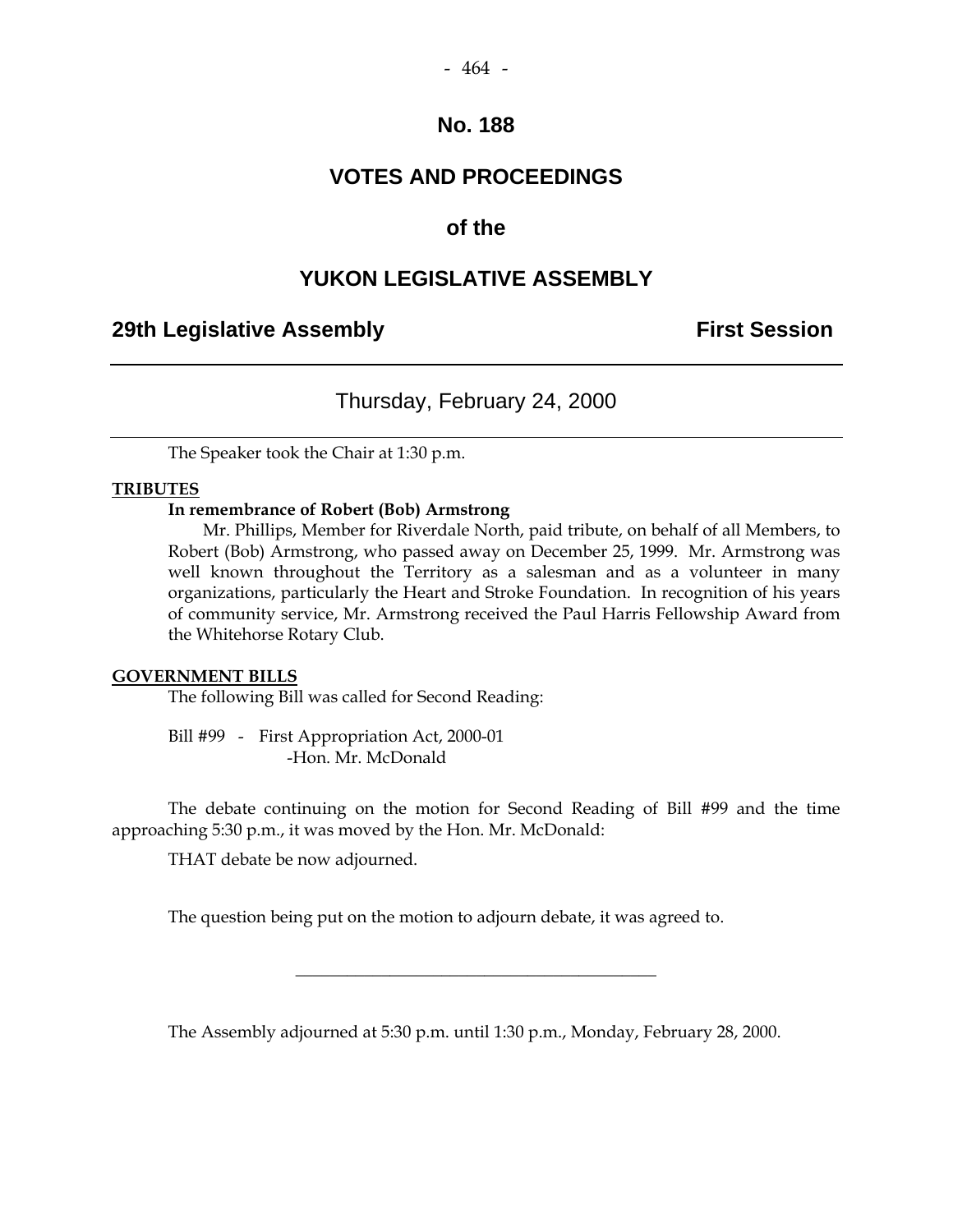### **VOTES AND PROCEEDINGS**

### **of the**

### **YUKON LEGISLATIVE ASSEMBLY**

### **29th Legislative Assembly Constructed Assembly Constructed Assembly** First Session

### Monday, February 28, 2000

The Speaker took the Chair at 1:30 p.m.

#### **TRIBUTES**

#### **Recognition of Joseph and Annie Henry, longest-married couple in the world**

 Mr. Jenkins, Member for Klondike, paid tribute to Joseph and Annie Henry on their marriage of 78 years. They were recently listed in the *Guinness World Book of Records* for having the longest marriage in the world by any couple still alive.

#### **In remembrance of Frank Friesen**

 Mr. Phillips, Member for Riverdale North, paid tribute, on behalf of all Members, to Frank Friesen, who passed away on December 20, 1999. Mr. Friesen was well known in the construction business and for his involvement in many community organizations.

#### **Recognition of Les McLaughlin on his compact disk,** *The Songs of Robert Service*

 Ms. Buckway, Member for Lake Laberge, recognized Les McLaughlin on his recently released compact disk, *The Songs of Robert Service*, and expressed appreciation for all he does to promote the Yukon.

#### **TABLING RETURNS AND DOCUMENTS**

Hon. Ms. Moorcroft, Minister of Education

- Yukon College 1998/99 Annual Report **(Sessional Paper #276)**
- Yukon College Financial Statements as at June 30, 1999 **(Sessional Paper #277)**

#### **GOVERNMENT BILLS**

The following Bill was called for Second Reading:

 Bill #99 - First Appropriation Act, 2000-01 -Hon. Mr. McDonald

 The debate continuing on the motion for Second Reading and the question being put, it was agreed to on the following recorded Division: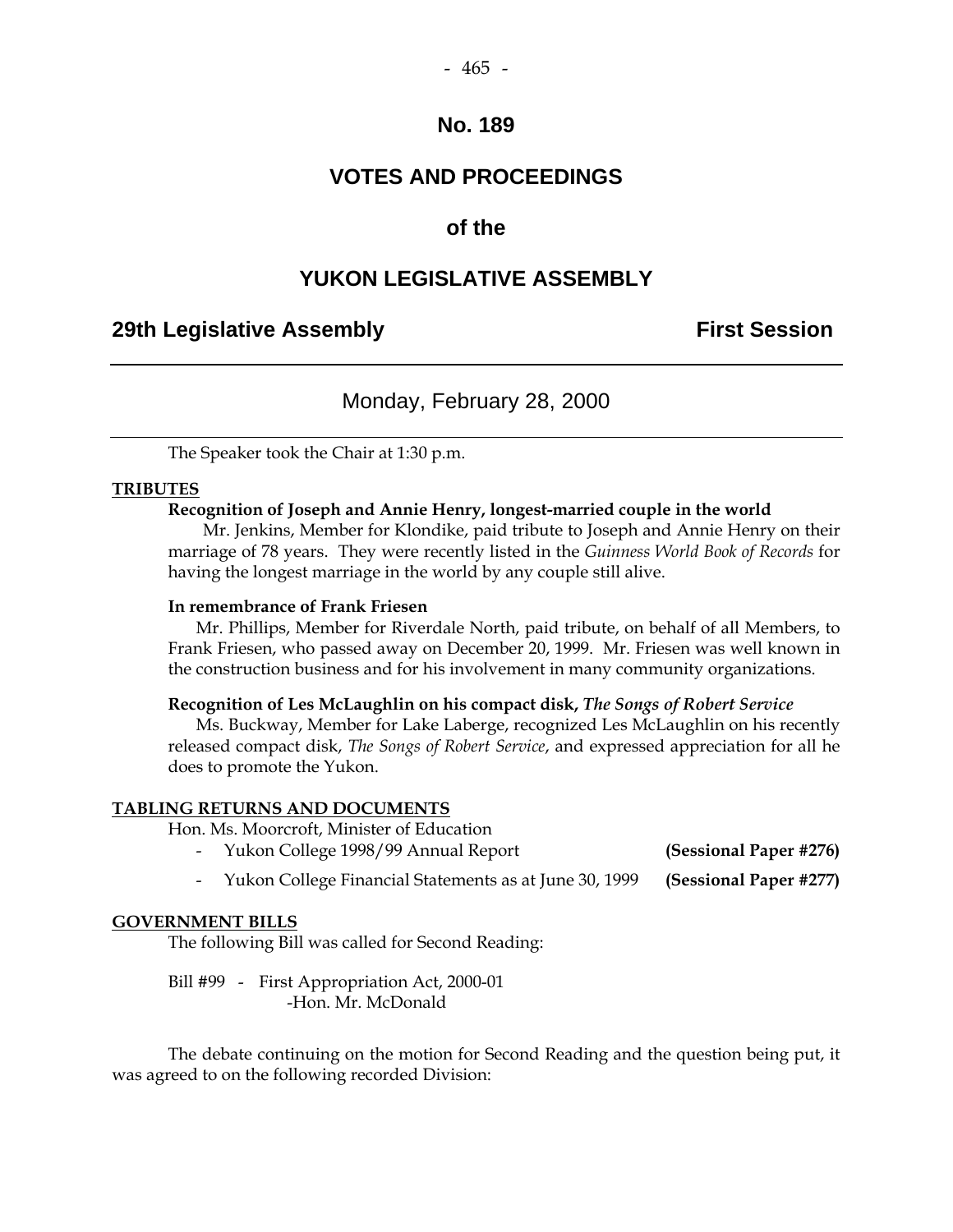|           | YEA        |          |   |
|-----------|------------|----------|---|
| McDonald  | Keenan     | McRobb   | 9 |
| Harding   | Sloan      | Fentie   |   |
| Moorcroft | Fairclough | Hardy    |   |
|           | <b>NAY</b> |          |   |
| Duncan    | Edelman    | Ostashek |   |
| Cable     | Buckway    | Phillips |   |

### **COMMITTEE OF THE WHOLE**

According to Order, the Assembly resolved into Committee of the Whole.

Progress was reported on the following Bill:

 Bill #99 - First Appropriation Act, 2000-01 -Hon. Mr. McDonald

The report of the Chair was adopted.

The Assembly adjourned at 9:30 p.m. until 1:30 p.m., Tuesday, February 29, 2000.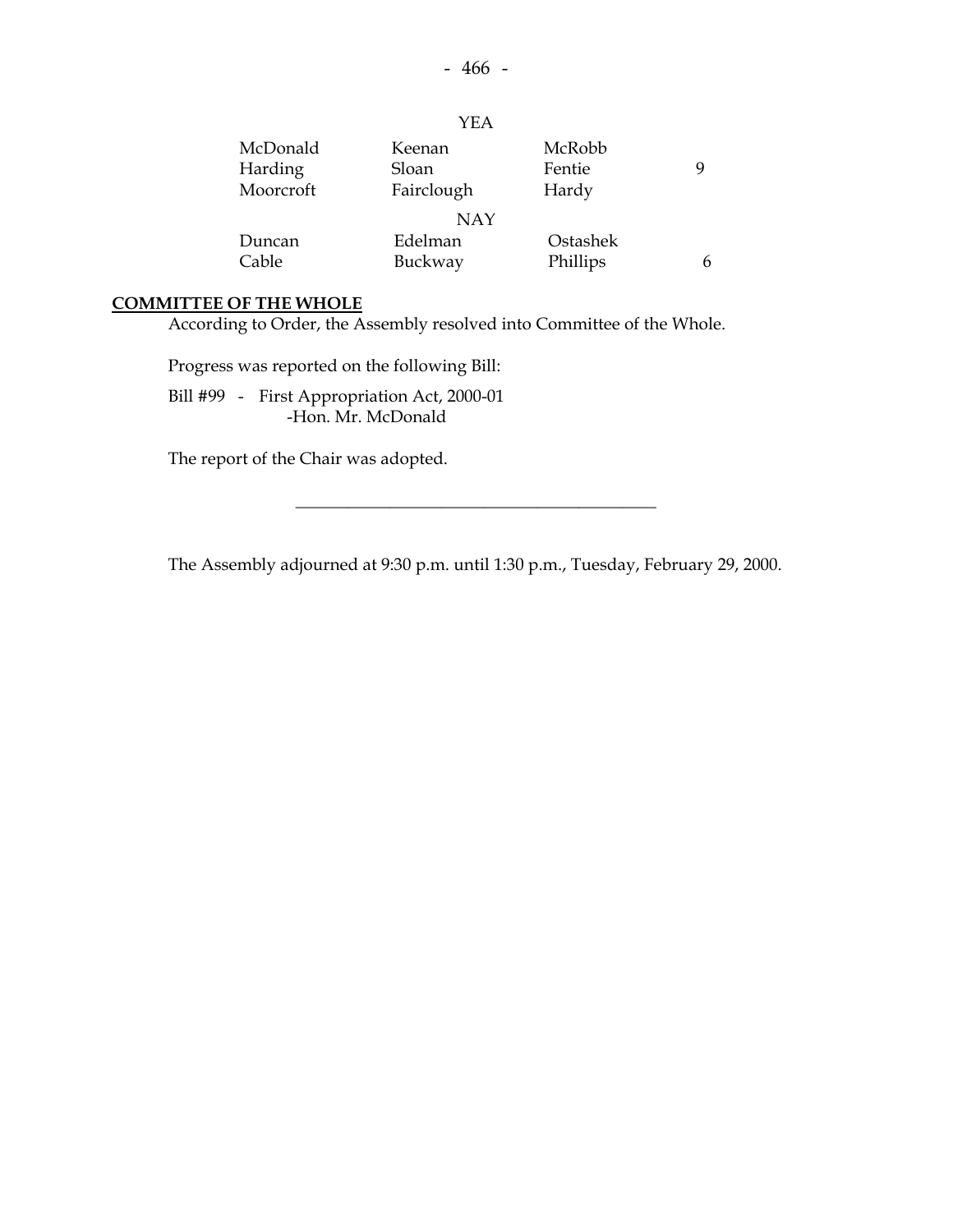### **VOTES AND PROCEEDINGS**

### **of the**

### **YUKON LEGISLATIVE ASSEMBLY**

### **29th Legislative Assembly Constructed Assembly** First Session

### Tuesday, February 29, 2000

The Speaker took the Chair at 1:30 p.m.

#### **COMMITTEE OF THE WHOLE**

According to Order, the Assembly resolved into Committee of the Whole.

Progress was reported on the following Bill:

 Bill #99 - First Appropriation Act, 2000-01 -Hon. Mr. McDonald

The report of the Chair was adopted.

The Assembly adjourned at 5:27 p.m. until 1:30 p.m., Wednesday, March 1, 2000.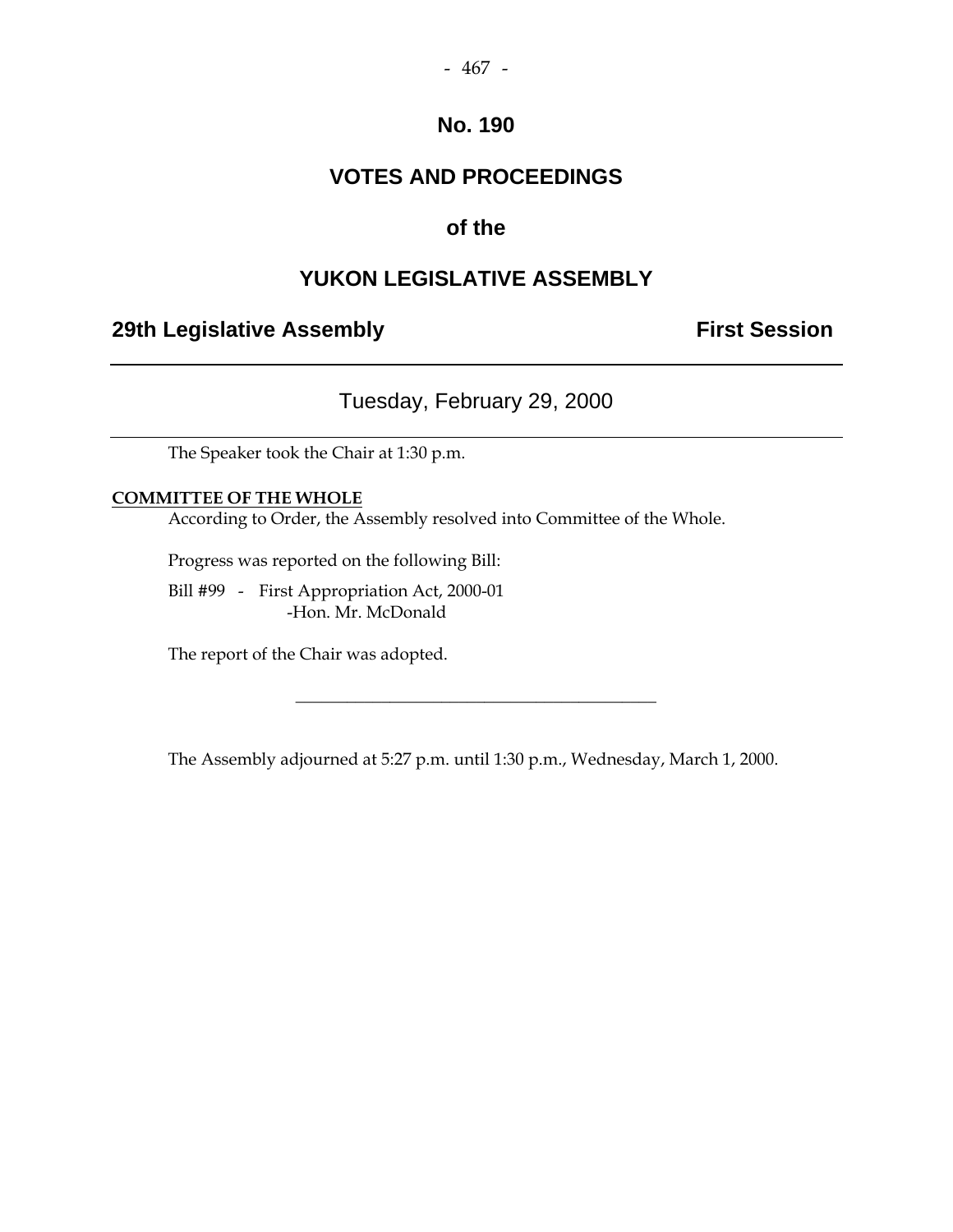### **VOTES AND PROCEEDINGS**

### **of the**

### **YUKON LEGISLATIVE ASSEMBLY**

### **29th Legislative Assembly Constructed Assembly Constructed Assembly** First Session

### Thursday, March 2, 2000

The Speaker took the Chair at 1:30 p.m.

#### **TRIBUTES**

#### **Arctic Winter Games**

 The Hon. Mr. Keenan, Minister of Tourism, paid tribute, on behalf of all Members, to all those involved in the thirtieth Arctic Winter Games being held in Whitehorse March 5 to March 11, 2000. Approximately 1,700 participants from Alaska, Alberta North, Chukotka, Greenland, Magadan, the Northwest Territories, Nunavik (Northern Quebec), Nunavut and Yukon are expected to be in Yukon for this sports and cultural event. The Rt. Hon. Adrienne Clarkson, Governor General of Canada, who is to be in the Yukon for the first time since being appointed Governor General, is to attend several events during the Games as well as visit other communities in the Yukon.

#### **INTRODUCTION OF BILLS**

Bill #95 - An Act to Amend the Income Tax Act (No. 2) -Hon. Mr. McDonald

#### **TABLING RETURNS AND DOCUMENTS**

 Without seeking unanimous consent to revert to "Tabling Returns and Documents", the Hon. Mr. Keenan, Minister of Tourism, tabled the following document:

- Beringia Centre: budget-related information **(Sessional Paper #279)** 

#### **Point of Order re citing of documents**

 The Hon. Mr. Harding, Minister of Economic Development, rose on a Point of Order at the end of Question Period asking that Ms. Buckway, the Member for Lake Laberge, table a document which she had cited during Question Period. The Speaker asked her to do so. Ms. Buckway subsequently sent the following document to the Table:

Range Road trailer park: letter dated April 9, 1999, to Member for Riverdale South regarding concerns **(Sessional Paper #282)**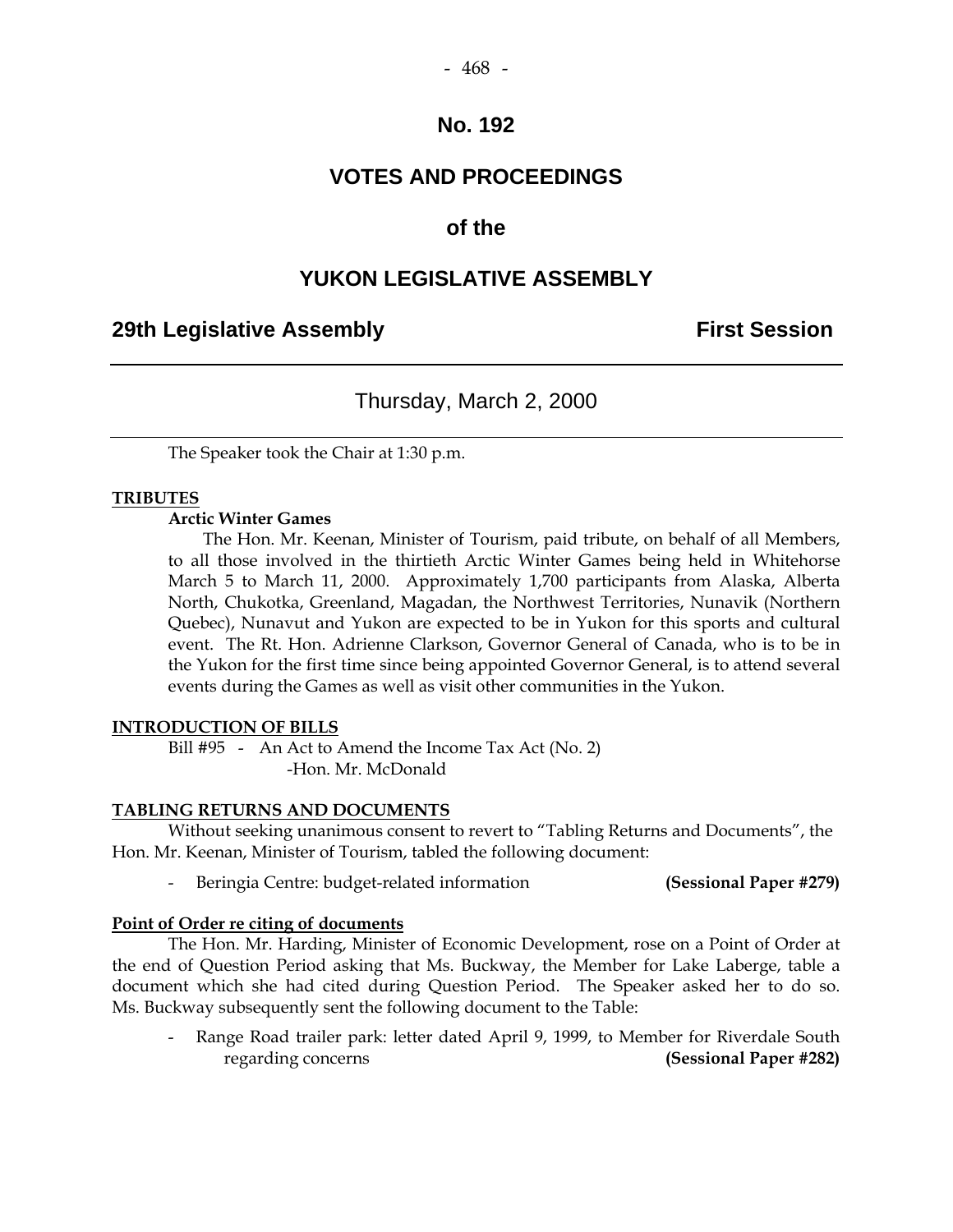#### **TABLING RETURNS AND DOCUMENTS (Reverted to)**

The Speaker, on behalf of the Hon. Mr. Harding, Minister of Economic Development, requested and was granted unanimous consent to revert to "Tabling Returns and Documents", at which time the Hon. Mr. Harding tabled the following:

- Team Canada Mission to Japan (September 11-18, 1999): summary of Trade Team Yukon's participation in (dated February 2000) **(Sessional Paper #280)**
- Faro mine assets (sale of) and mine clean-up plan: letters related to dated February and March, 2000 **(Sessional Paper #281)**

#### **SPECIAL ADJOURNMENT MOTION**

It was moved by Mr. Fentie, Government House Leader:

 THAT the House, at its rising, do stand adjourned until 1:30 p.m., Monday, March 13, 2000.

The question being put on the special adjournment motion, it was agreed to.

#### **GOVERNMENT BILLS**

The following Bill was read a second time and referred to Committee of the Whole:

 Bill #94 - An Act to Amend the Assessment and Taxation Act -Hon. Mr. Keenan

#### **COMMITTEE OF THE WHOLE**

According to Order, the Assembly resolved into Committee of the Whole.

Progress was reported on the following Bill:

 Bill #99 - First Appropriation Act, 2000-01 -Hon. Mr. McDonald

The report of the Chair was adopted.

The Assembly adjourned at 5:25 p.m. until 1:30 p.m., Monday, March 13, 2000.

\_\_\_\_\_\_\_\_\_\_\_\_\_\_\_\_\_\_\_\_\_\_\_\_\_\_\_\_\_\_\_\_\_\_\_\_\_\_\_\_\_\_

\* \* \* \* \* \* \* \* \* \* \* \* \* \* \*

The First Session of the Twenty-Ninth Legislative Assembly was prorogued prior to 1:30 p.m. (the regular sitting time) on Monday, March 13, 2000. The Twenty-Ninth Legislative Assembly was dissolved effective March 17, 2000, by Privy Council Order 2000-340. Writs were issued on Friday, March 17, 2000, for a general election to be held, with polling day to be Monday, April 17, 2000.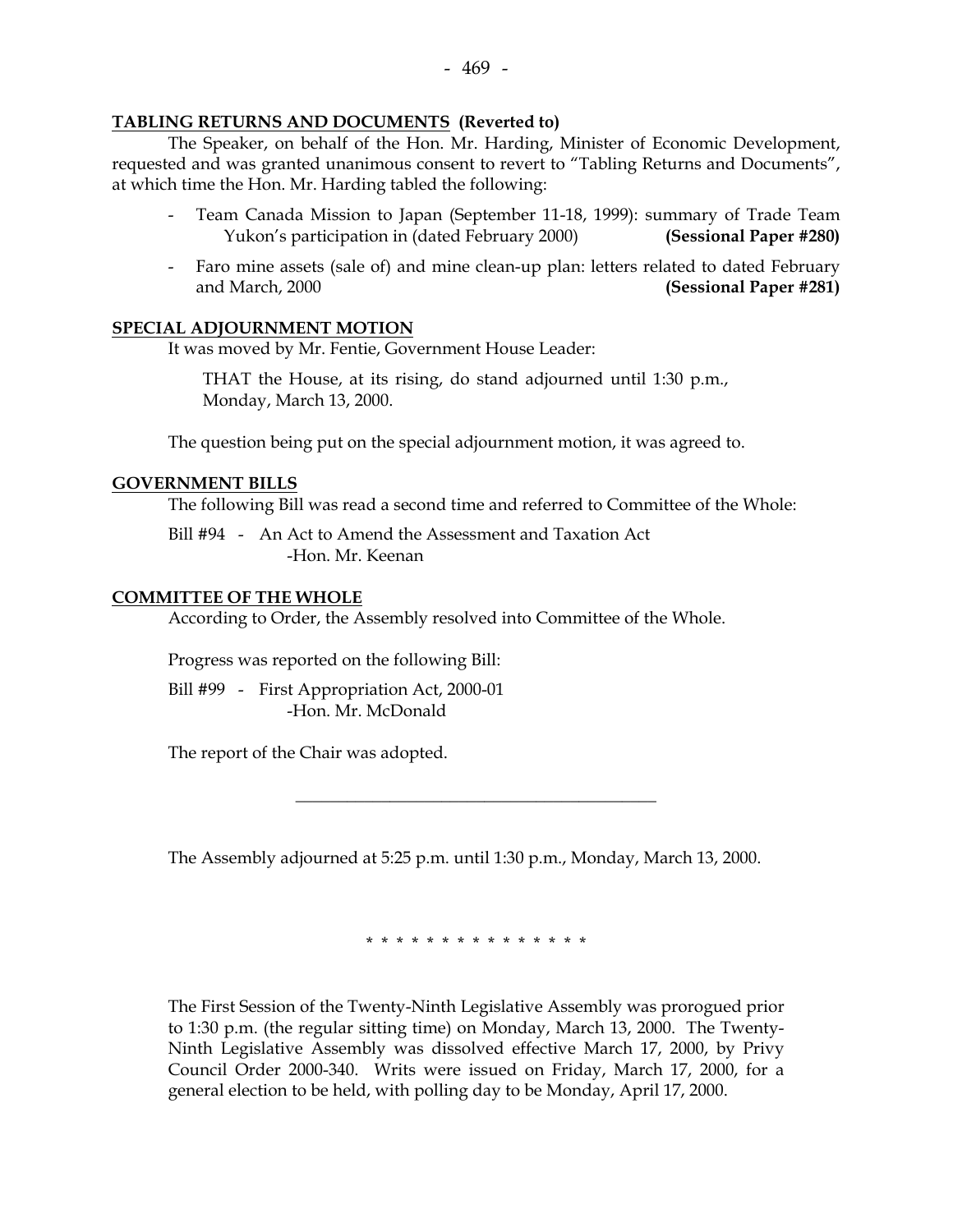### **INDEX TO JOURNALS**

**(Continuation)** 

### **First Session Contract Contract Contract Contract Contract Contract Contract Contract Contract Contract Contract Contract Contract Contract Contract Contract Contract Contract Contract Contract Contract Contract Contract**

#### **February 21, 2000 - March 2, 2000**

#### **YUKON LEGISLATIVE ASSEMBLY**

#### **Abbreviations**

| <b>1R</b> - First Reading of Bill | <b>C/W</b> - (Reported out of)<br>Committee of the Whole | P - Passed        |
|-----------------------------------|----------------------------------------------------------|-------------------|
| 2R - Second Reading               |                                                          | <b>A</b> - Assent |
| <b>3R</b> - Third Reading         |                                                          |                   |

#### **A**

#### **ADJOURNMENT OF THE HOUSE** (See Motions, Procedural)

#### **B**

#### **BILLS**

(For Progress of Bills chart see Appendix A)

#### **Bills, Government**

|        | <b>Bills, Government</b>                            |                |                |     |                 |   |
|--------|-----------------------------------------------------|----------------|----------------|-----|-----------------|---|
| Bill # | Title                                               | 1R             | 2R             | CMN | <b>3R&amp;P</b> | A |
| 94     | Assessment and Taxation Act, An<br>Act to Amend the | $00 - 02 - 21$ | 00-03-02       |     |                 |   |
| 99     | First Appropriation Act, 2000-01                    | 00-02-21       | $00 - 02 - 28$ |     |                 |   |
| 95     | Income Tax Act (No. 2), An Act to<br>Amend the      | 00-03-02       |                |     |                 |   |

### **BUDGET SPEECH**

(See Bill #99).......................................................................................................................459

### **C**

### **CLERK OF THE LEGISLATIVE ASSEMBLY (Patrick L. Michael)**

Reports on Petition #12................................................................................................462-463

PAGE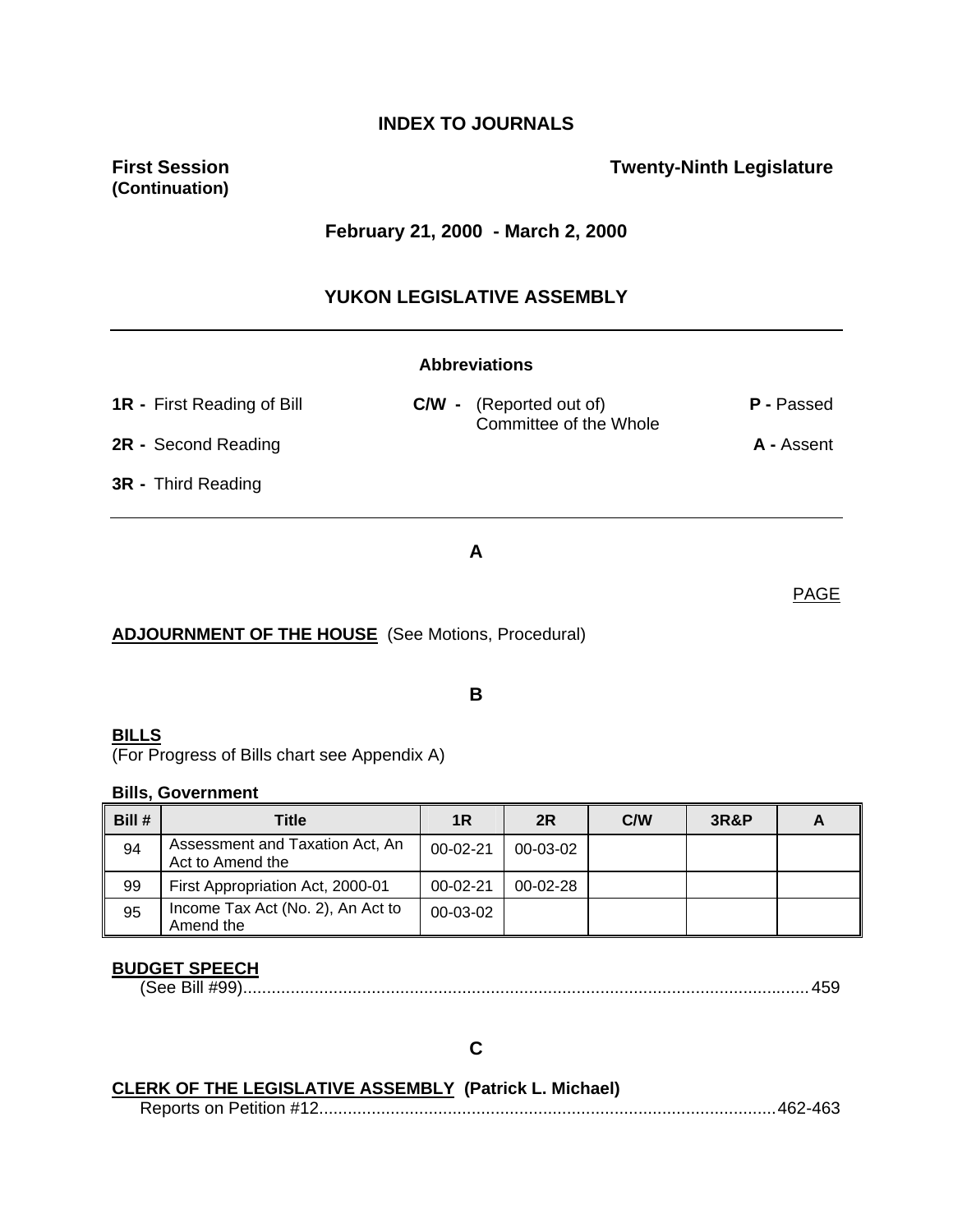#### **DEBATE**

| Adjourned: |  |
|------------|--|
|            |  |
|            |  |
|            |  |
|            |  |
|            |  |
|            |  |
|            |  |

#### **DISSOLUTION OF 29th LEGISLATURE**

|--|--|--|

#### **DIVISION**

### **I**

#### **INTRODUCTIONS**

#### **L**

#### **LEGISLATIVE ASSEMBLY**

**Sessional Summary** Divisions - 1 Filed Documents - 0 Government Bills Introduced - 3 Government Bills Passed - 0 Legislative Returns - 0 Motions Debated, Other than Government - 2 Motions Passed, Other than Government - 0 Petitions - 1 Sessional Papers - 14 Sitting Days - 8 Written Questions - 2 (one outstanding from Spring/99 Sitting; one outstanding from Fall/99 Sitting)

#### **M**

### **MINISTERIAL STATEMENTS**

### **Harding**

| (Economic Development) |  |
|------------------------|--|
|                        |  |

### **MONEY MESSAGE**

|--|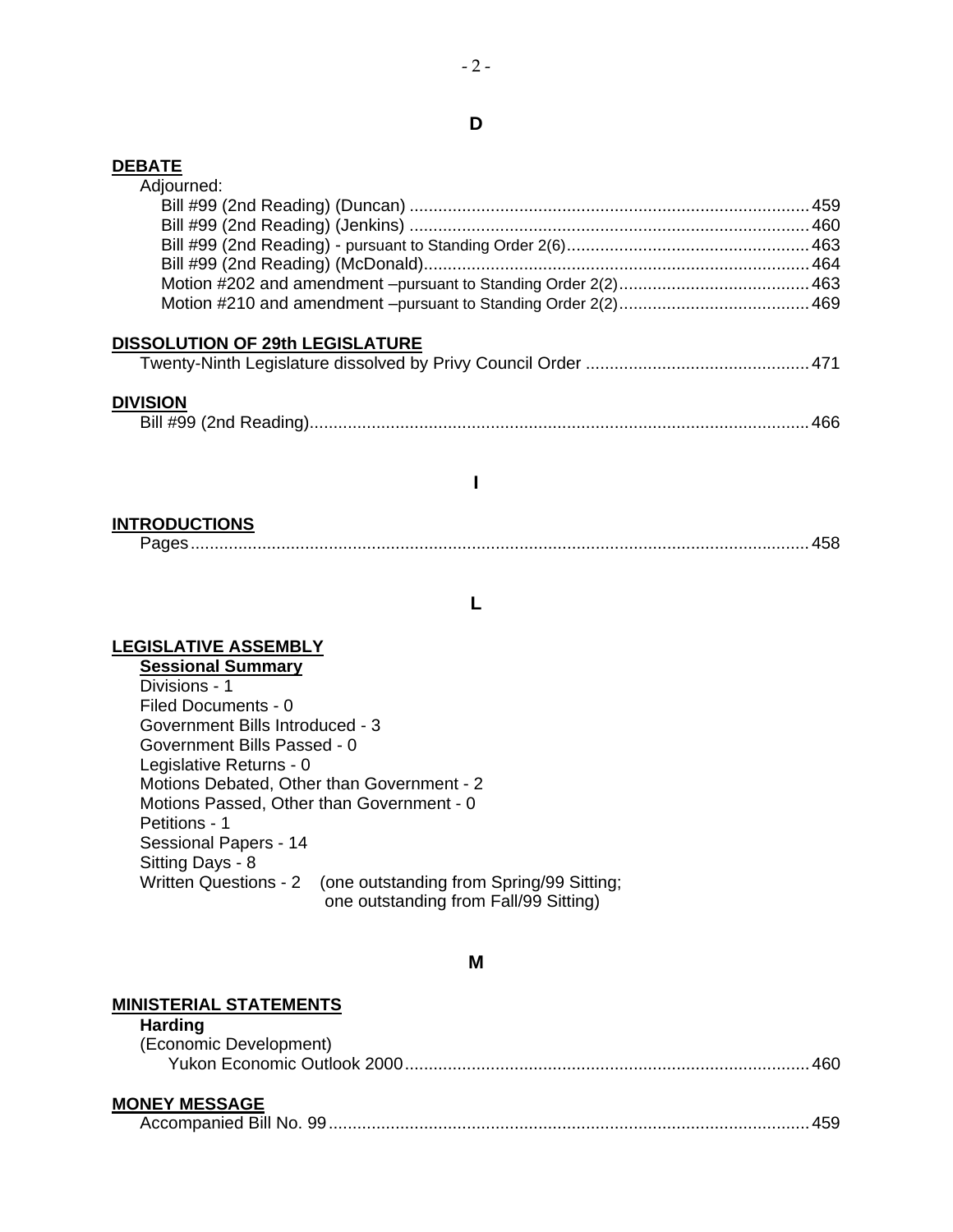| <b>MOTIONS - OTHER THAN GOVERNMENT</b>                                                                                          | Member        | Page           | <b>Amendment</b>           | <b>Disposition</b>  |  |
|---------------------------------------------------------------------------------------------------------------------------------|---------------|----------------|----------------------------|---------------------|--|
| Alaskan gas to be moved through Yukon via<br>Foothills Pipeline Ltd. right-of-way (#202)                                        | Duncan        | 463            | 463<br>Adjourned           | Adjourned<br>debate |  |
| Health care funding to be restored by the<br>Federal Government (#210)                                                          | Hardy         | $468 -$<br>469 | debate<br>469<br>Adjourned | Adjourned<br>debate |  |
|                                                                                                                                 |               |                | debate                     |                     |  |
| <b>MOTIONS - PROCEDURAL</b>                                                                                                     | <b>Member</b> | Page           | <b>Amendment</b>           | <b>Disposition</b>  |  |
| Special adjournment motion<br>(to March 13, 2000)                                                                               | Fentie        | 471            |                            | Carried             |  |
|                                                                                                                                 | P             |                |                            |                     |  |
| <b>PAGES</b>                                                                                                                    |               |                |                            |                     |  |
| <b>PETITIONS</b><br>Revised liquor policy guidelines to take effect April 1, 2000, affecting all recreation<br>facilities (#12) |               |                |                            |                     |  |
|                                                                                                                                 |               |                |                            |                     |  |
|                                                                                                                                 |               |                |                            |                     |  |
| <b>POINT OF ORDER</b><br>Document tabled on Speaker's request                                                                   |               |                |                            |                     |  |
| <b>PROROGATION</b>                                                                                                              |               |                |                            |                     |  |
|                                                                                                                                 | S             |                |                            |                     |  |

### **SESSIONAL PAPERS**

| Deductions from the indemnities of Members of the Legislative Assembly made<br>pursuant to subsection 39(6) of the Legislative Assembly Act. Report of the<br>Clerk of the Yukon Legislative Assembly (dated February 21, 2000) (00-1-271) |  |
|--------------------------------------------------------------------------------------------------------------------------------------------------------------------------------------------------------------------------------------------|--|
| 458                                                                                                                                                                                                                                        |  |
| Environmental assessment of major mining projects in Yukon: draft administrative                                                                                                                                                           |  |
| Faro mine assets (sale of) and mine clean-up plan: letters related to dated<br>continued)                                                                                                                                                  |  |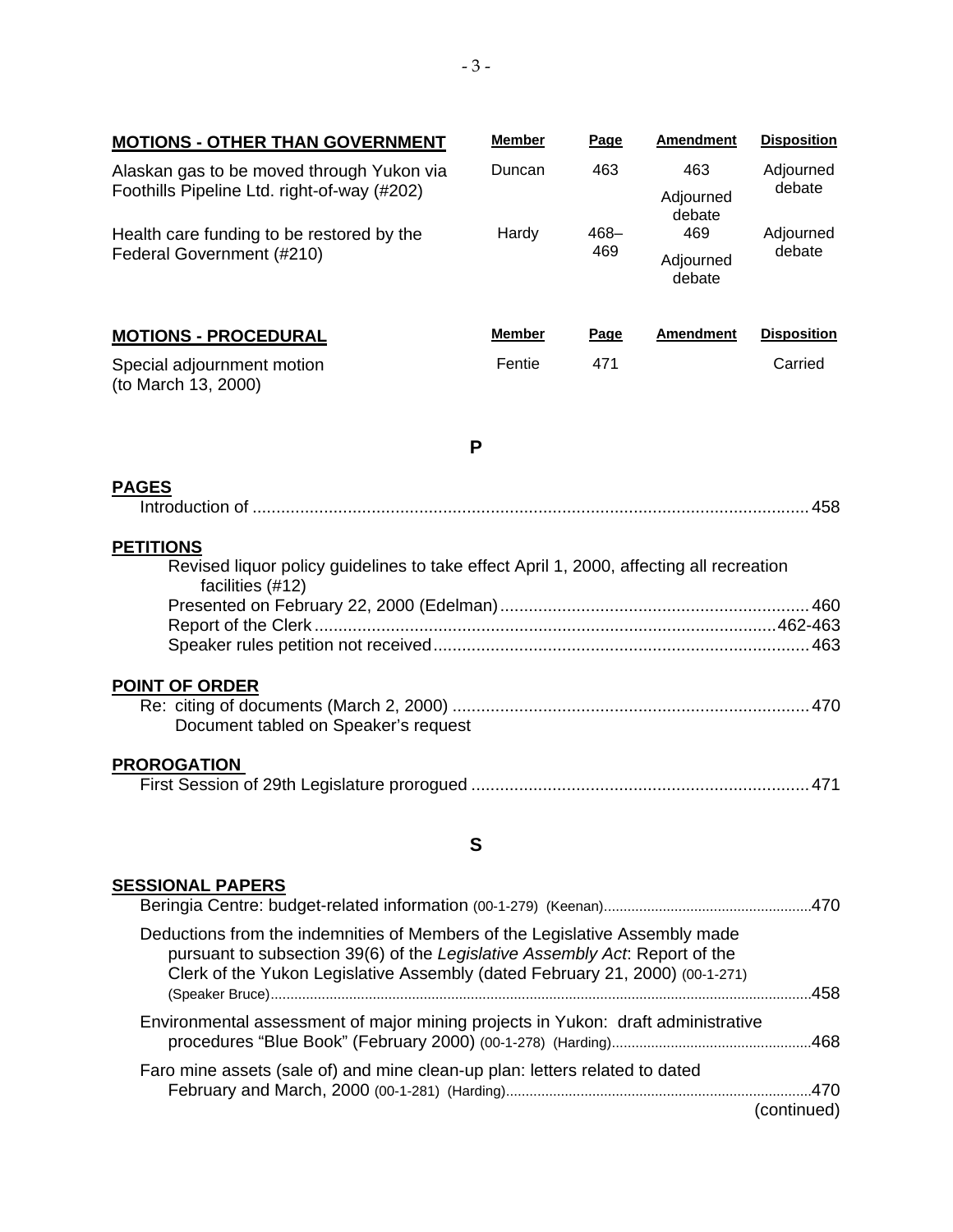### **SESSIONAL PAPERS (continued)**

| Firearms Act, S.C. 1995, Chapter 39 appeal: intervener's factum, the Minister of<br>Fuel prices: letter (dated February 22, 2000) to Hon. John Manley, Minister of |      |
|--------------------------------------------------------------------------------------------------------------------------------------------------------------------|------|
| Industry (Canada) from Hon. Trevor Harding, Minister of Economic                                                                                                   |      |
| Government Contracting Summary Report by Department (April 1, 1999 to                                                                                              |      |
| Range Road trailer park: letter dated April 9, 1999, to Member for Riverdale                                                                                       | 470  |
| Report of the Chief Electoral Officer of the Yukon on a By-Election in Lake                                                                                        |      |
| Report of the Chief Electoral Officer of the Yukon on Contributions to Candidates,<br>October 25, 1999 Lake Laberge By-Election (00-1-270) (Speaker Bruce)         | 458  |
| Team Canada Mission to Japan (September 11-18, 1999): summary of Trade<br>Team Yukon's participation in (dated February 2000) (00-1-280) (Harding)                 | .470 |
| Yukon Economic Outlook 2000 (dated February 2000) (00-1-274) (Harding)                                                                                             | .460 |
|                                                                                                                                                                    | 465  |
| Yukon College Financial Statements as at June 30, 1999 (00-1-277) (Moorcroft)465                                                                                   |      |
|                                                                                                                                                                    |      |

### **SPEAKER (Hon. Robert Bruce)**

| Requests unanimous consent on behalf of the Hon. Mr. Harding to revert to |  |
|---------------------------------------------------------------------------|--|
|                                                                           |  |
| Rulings:                                                                  |  |
|                                                                           |  |
|                                                                           |  |
|                                                                           |  |

### **SPECIAL ADJOURNMENT MOTION**

(See Motions, Procedural)

### **T**

### **TRIBUTES**

| Recognition of Joseph and Annie Henry, longest married couple in the world 465      |  |
|-------------------------------------------------------------------------------------|--|
| Recognition of Les McLaughlin on his compact disk, The Songs of Robert Service  465 |  |
|                                                                                     |  |
|                                                                                     |  |
|                                                                                     |  |